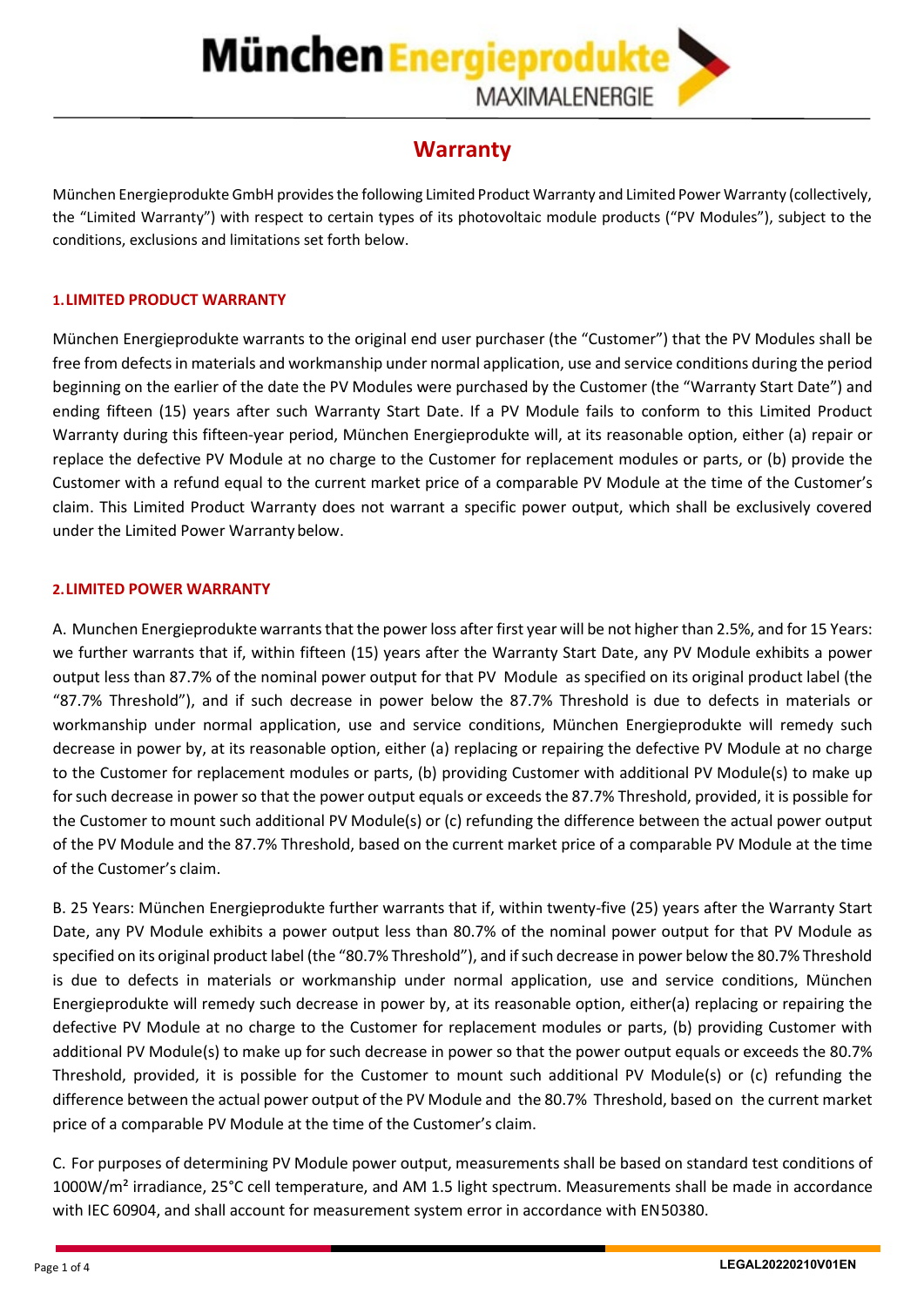## **3.GENERAL CONDITIONS, EXCLUSIONS AND LIMITATIONS**

A. The limited warranties stated herein are in lieu of all other express warranties. in no event shall any implied warranties, including but not limited to any warranties of merchantability, fitness for a particular purpose, or noninfringement, extend beyond the applicable warranty period identified in sections 1 or 2, above. Some states or other deciding jurisdictions do not allow limitations on how long an implied warranty lasts, so the above limitation may not apply to you. This warranty gives you specific legal rights, and you may also have other rights which vary from state to state. No seller of the PV Modules nor any other person is authorized to make any warranties other than those set forth herein, or to extend the duration of the Limited Product or Limited Power Warranties beyond the periods set forth above, on behalf of München Energieprodukte.

B. Claims under the Limited Warranty must be received by München Energieprodukte within the applicable warranty period for the Limited Warranty to be effective. The sales receipt from the first Customer purchase, or other reasonable documentary proof, is required in order to establish the Warranty StartDate.

C. The Limited Warranty extends only to the original Customer and, if and so long as the PV Modules remain installed at the site where they were first installed, any person to whom title to the PV Modules has been transferred (each, a "Claimant").

D. The Limited Warranty does not apply to any PV Modules which have been subjectedto:

- Alteration, repair or modification without the expressed, prior written consent of MünchenEnergieprodukte
- Removal of PV Modules and reinstallation at a new site
- Non-observance of München Energieprodukte's Installation and UserManual
- Misuse, abuse, neglect, or accident in storage, transportation, handling, installation, application, use or service

• Electrical surges, lightning, flood, fire, vandalism, tampering, accidental breakage, mold discoloration, or other events beyond München Energieprodukte's control, including without limitation any technological or physical event or condition that is not reasonably known or understood at the time the Customer purchased the PV Modules Installation on mobile platforms or in a marine environment; direct contact with corrosive agents or salt water, pest damage; or malfunctioning PV system components and other operating conditions, which are not expressly allowed in the Installation and User Manual

• Alteration, removal or obliteration of the original PV Module label. In addition, the Limited Warranty does not cover cosmetic blemishes associated with installation, or the normal wear and tear of PVModules.

E. The Limited Warranty does not cover PV Module installation and removal of defective PV Modules, or reinstallation of repaired, replacement or additional PV Modules, or the costs of any of the foregoing; and does not cover any other costs, lost profits or lost revenues associated with the performance or non-performance of defective PV Modules; provided, however, that for accepted warranty claims, München Energieprodukte shall be responsible for reasonable costs on a typical local standard associated with transporting defective, repaired, replacement or additional PV Modules from and back to Claimant.

F. Any additional PV Modules provided, and any PV Modules repaired or replaced, by München Energieprodukte under a warranty claim shall be covered by the same Limited Warranties and terms as the first PV Modules purchased that were the subject of the claim; no warranty periods or terms shall be extended because of a warranty claim or remedy. München Energieprodukte shall make commercially reasonable efforts to replace defective PV Modules with new or refurbished PV modules of the same or similar size and aesthetics but reserves the right to deliver another PV Module type in the event that München Energieprodukte has discontinued production of the PV Module type that is the subject of the warranty claim provided, that such other PV Module type is compatible to the Customer's PV System. Replaced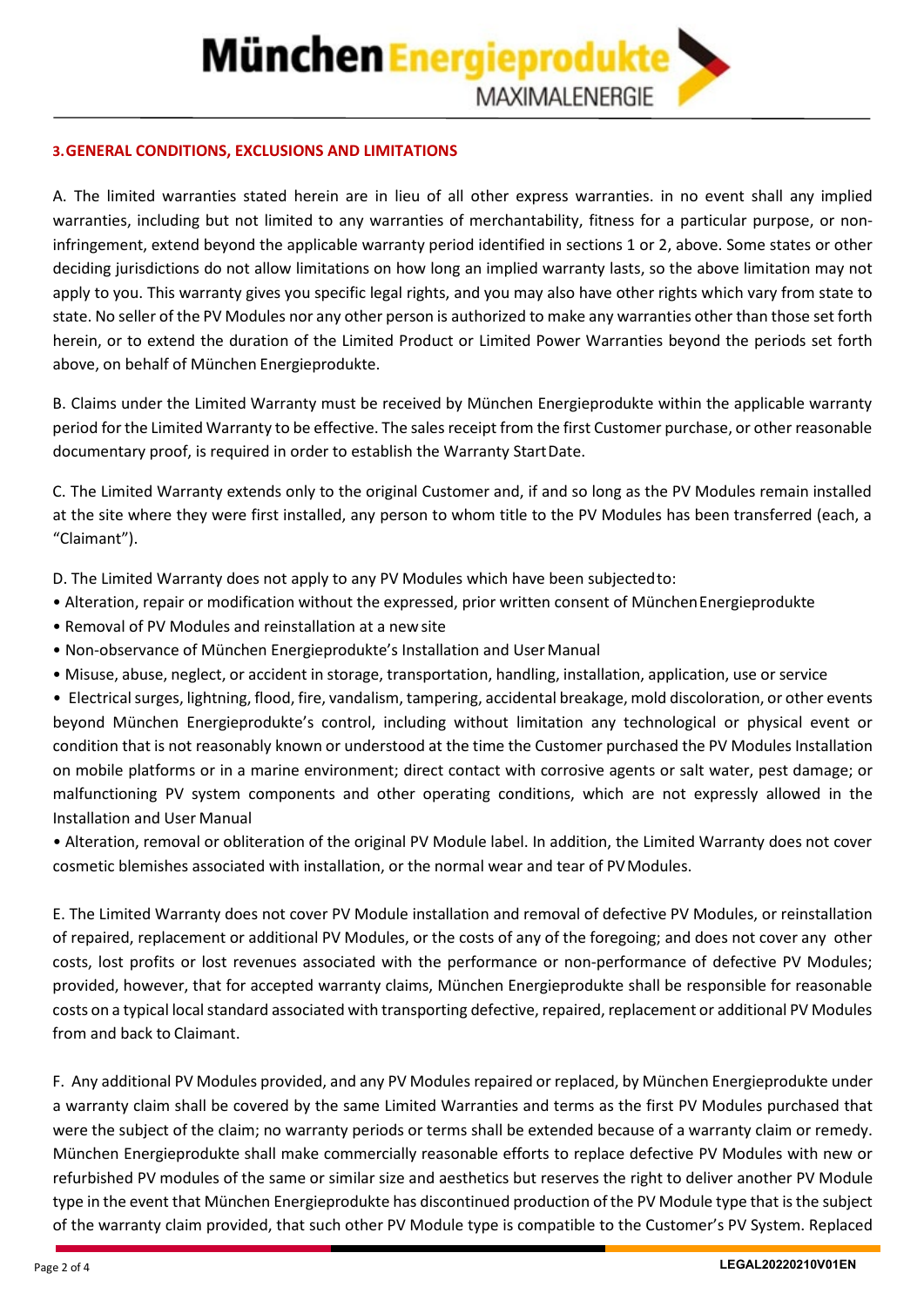# **München Energieprodukte MAXIMALENERGIE**

PV Modules and parts shall become the property of München Energieprodukte.

To obtain warranty service, the Customer or other Claimant should promptly contact the seller from which they purchased the PV Modules, who will then provide instructions and forms for filing the claim. If such seller no longer exists or cannot be reached, the Customer or other Claimant may contact München Energieprodukte directly as indicated through our website, [www.munchensolar.de.](http://www.munchensolar.de/) München Energieprodukte will not accept the return of allegedly defective PV Modules unless prior written authorization has been provided by München Energiepdukte. Unless otherwise indicated, PV Modules that have been authorized for return by München Energieprodukte shall be shipped to a local Customer Service Center as designated by München Energieprodukte. In the event that a claim is rejected by München Energierprodukte, the Claimant is entitled to challenge the results by appealing to an accredited testing laboratory.

## **5. EXCLUSIVE REMEDIES; LIMITATION OF LIABILITY**

The Limited Product and Limited Power Warranties set forth herein shall be the sole and exclusive warranties granted by München Energieprodukte, and shall be the sole and exclusive remedies available to the Customer or other Claimant for any breach of warranty, express or implied. Provision of remedies, in the manner and for the periods described herein, shall constitute complete fulfilment of all liabilities and responsibilities of München Energieprodukte to the Customer and each other Claimant with respect to the PVModules.

In no event will München Energieproduktebe liable for any consequential, incidental, special or punitive damages. arising from or out of the pv modules or their installation, use, performance or non-performance, or any defect or breach of warranty, whether based on contract, warranty, negligence, strict liability, or any other theory. damages. for loss of use, loss of profits, loss of revenues and loss of production are specifically disclaimed. some states do not allow the exclusion or limitation of incidental or consequential damages, so the above limitation or exclusion may not apply to you. under no circumstances shall München Energieprodukte's liability for non-conforming pv modules exceed the purchase price paid by the customer for the particular pv modules involved, plus reasonable transportation costs.

#### **6. VALIDITY**

This Limited Warranty applies to all PV Modules dispatched from München Energieprodukte and belonging to the following product families:

#### **MONO**

| MSMxxxAS-18 | MSMDxxxAS-18                                 | MSMDxxxM2-18 | MSMDxxxM6-54  | MSMDxxxM01A                                                                      |
|-------------|----------------------------------------------|--------------|---------------|----------------------------------------------------------------------------------|
| MSMxxxAS-24 | MSMDxxxAS-24                                 | MSMDxxxM2-27 | MSMDxxxM6-60  | MSMDxxxM01B                                                                      |
| MSMxxxAS-36 | MSMDxxxAS-27                                 | MSMDxxxM2-30 | MSMDxxxM6-63  | MSMDxxxM6B                                                                       |
| MSMxxxAS-40 | MSMDxxxAS-30                                 | MSMDxxxM2-36 | MSMDxxxM6-66  | MSMDxxxM6-HD54NBG<br>MSMDxxxM6-HD60NBG<br>MSMDxxxM6-HD66NBG<br>MSMDxxxM6-HD72NBG |
| MSMxxxAS-48 | MSMDxxxAS-36<br>MSMDxxxAS-60<br>MSMDxxxAS-72 | MSMDxxxM2-60 | MSMDxxxM6-69  |                                                                                  |
|             |                                              | MSMDxxxM2-72 | MSMDxxxM6-72  |                                                                                  |
|             |                                              |              |               |                                                                                  |
|             |                                              | MSMDxxxM3-18 | MSMDxxxM6-75  | MSMDxxxM10-HD54NBG                                                               |
|             |                                              | MSMDxxxM3-24 | MSMDxxxM6-78  | MSMDxxxM10-HD60NBG                                                               |
|             |                                              | MSMDxxxM3-27 | MSMDxxxM6-88  | MSMDxxxM10-HD66NBG                                                               |
|             |                                              | MSMDxxxM3-30 | MSMDxxxM6-94  | MSMDxxxM10-HD72NBG                                                               |
|             |                                              | MSMDxxxM3-36 | MSMDxxxM6-105 |                                                                                  |
|             |                                              | MSMDxxxM3-60 | MSMDxxxM10-54 |                                                                                  |
|             |                                              | MSMDxxxM3-72 | MSMDxxxM10-60 |                                                                                  |
|             |                                              | MSMDxxxM5-60 | MSMDxxxM10-66 |                                                                                  |
|             |                                              | MSMDxxxM5-63 | MSMDxxxM10-72 |                                                                                  |